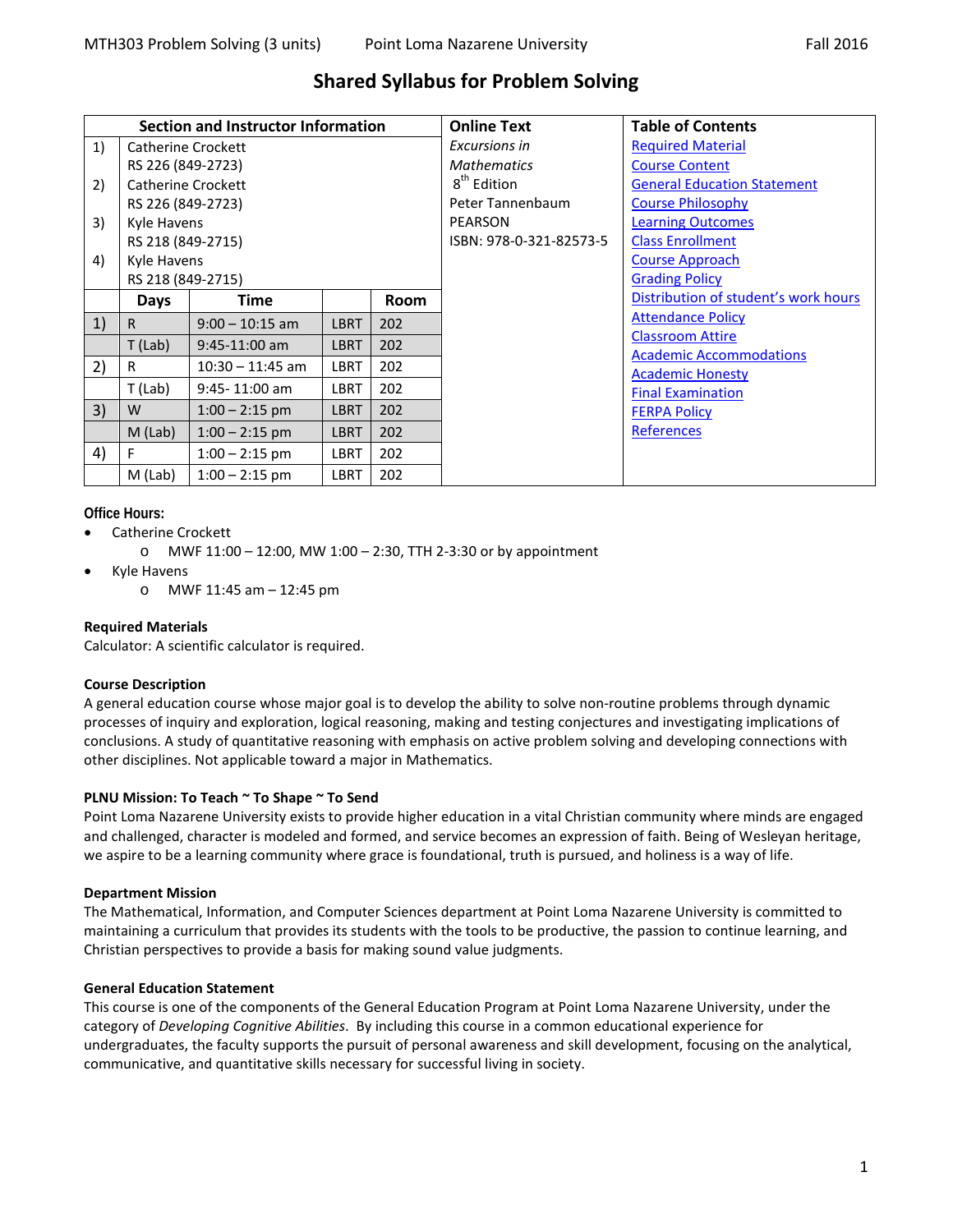### <span id="page-1-0"></span>**Learning Outcomes**

*GE Learning Outcome: Students will be able to solve problems that are quantitative in nature:*

- 1. Students will be able to formulate a mathematical model from a verbal description of a problem.
- 2. Students will be able it solve non-routine problems using logic and quantitative techniques.
- 3. Students will be able to construct solutions to problems using computational techniques

The general method of the course is to involve students in "dynamic processes of inquiry and exploration, logical reasoning, making and testing conjectures, and investigating implications of conclusions" [Catalog]. Specifically, the focus is on the processes and tools of quantitative problem solving - learning what they are and developing ability to use them.

## <span id="page-1-2"></span>**Attendance:**

Attendance is expected at each class session. In the event of an absence you are responsible for the material covered in class and the assignments given that day.

Regular and punctual attendance at all classes in which a student is registered is considered essential to optimum academic achievement. Therefore, regular attendance and participation in each course are minimal requirements to be met. There are no allowed or excused absences except as approved in writing by the Provost for specific students participating in certain university-sanctioned activities. Excused absences still count toward the 10%-20% limits, but allow students to make up work, quizzes, or tests missed as a result of a university-sanctioned activity. Activities of a unique nature, such as labs or other activities identified clearly on the syllabus, cannot be made up except in rare instances when instructors have given advanced, written approval for doing so. Whenever the number of accumulated absences in a class, for any cause, exceeds ten (10) percent of the total number of class meetings, the faculty member should send an e-mail to the student and the Vice Provost for Academic Administration (VPAA) warning of attendance jeopardy. If more than twenty (20) percent of the total number of class meetings is reported as missed, the faculty member or VPAA may initiate the student's de-enrollment from the course without further advanced notice to the student. If the date of de-enrollment is past the last date to withdraw from a class, the student will be assigned a grade of W or WF consistent with university policy in the Grading section of the catalog. There are no refunds for courses where a de-enrollment was processed. For more details see the PLNU catalog: [http://catalog.pointloma.edu/content.php?catoid=18&navoid=1278#Class\\_Attendance](http://catalog.pointloma.edu/content.php?catoid=18&navoid=1278#Class_Attendance)

**NOTE:** For Blended courses, here is how attendance will be calculated:

#### **Face to face portion of the class:**

You must be present on time for the full class for you to be considered present in the face to face meeting.

#### **Online portion of the class:**

You are expected to work on material online every week. In order to get credit for being "present" in the online portion of the class each week you must complete at least one online homework assignment or exam review assignment (for test weeks) before the due date/time for that week.

You will receive a warning if you miss 10% of the class (combination of face-to-face and online).

You will be automatically de-enrolled if you miss 20% of the class (combination of face-to-face and online).

# <span id="page-1-1"></span>**Class Enrollment:**

It is the student's responsibility to maintain his/her class schedule. Should the need arise to drop this course (personal emergencies, poor performance, etc.), the student has the responsibility to follow through (provided the drop date meets the stated calendar deadline established by the university), not the instructor. Simply ceasing to attend this course or failing to follow through to arrange for a change of registration (drop/add) may easily result in a grade of F on the official transcript.

#### <span id="page-1-3"></span>**Academic Accommodations:**

While all students are expected to meet the minimum academic standards for completion of their courses as established by the instructors, students with special needs may require academic accommodations. At Point Loma Nazarene University, students requesting academic accommodations must file documentation with the Disability Resource Center (DRC), located in the Bond Academic Center. Students can also reach the Disability Resource Center by phone at 619-849-2486 or by e-mail at [DRC@pointloma.edu.](mailto:DRC@pointloma.edu) Once the student files documentation, the Disability Resource Center contacts the student's instructors and provides written recommendations for reasonable and appropriate accommodations to meet the individual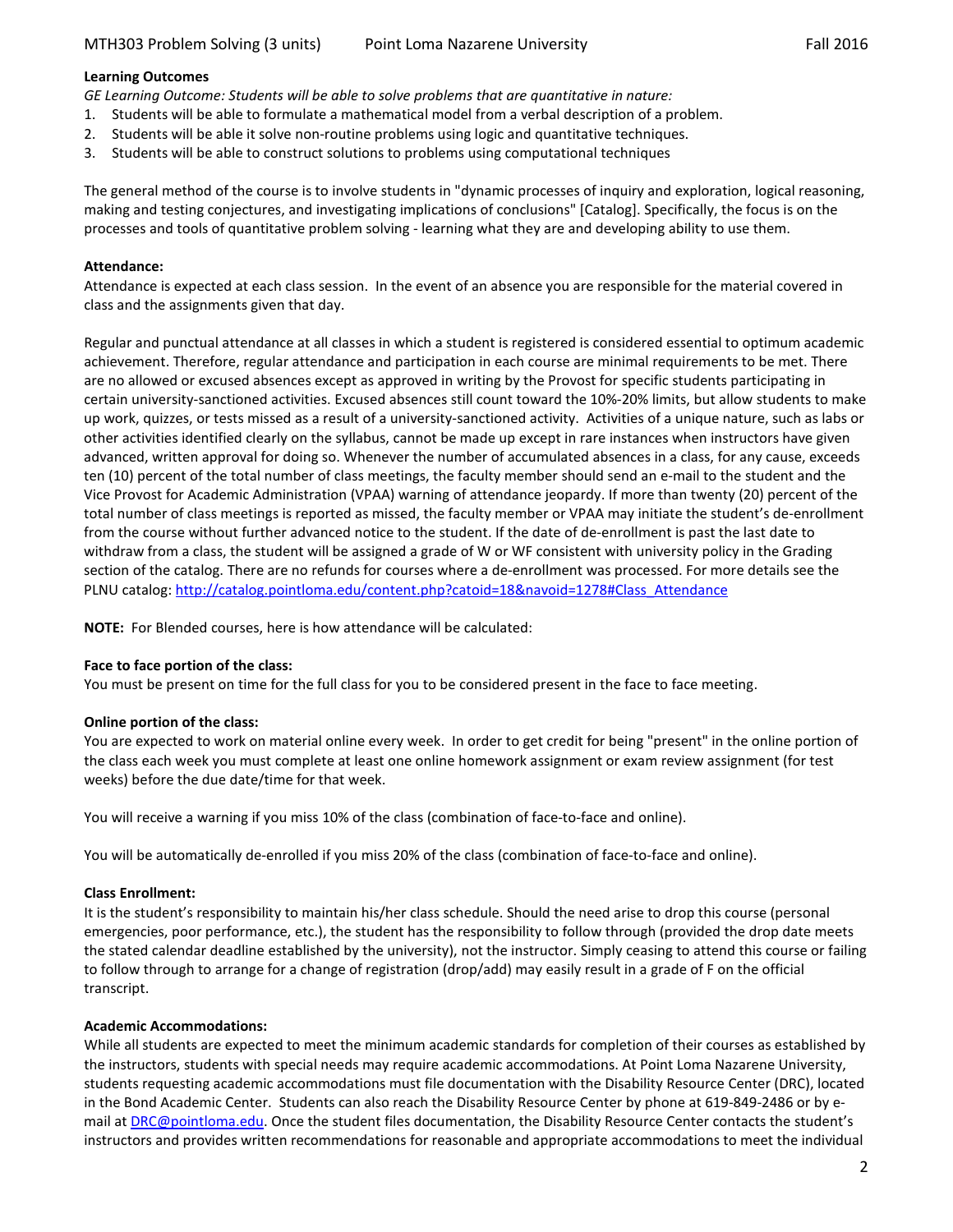needs of the student. This policy assists the university in its commitment to full compliance with Section 504 of the Rehabilitation Act of 1973, the Americans with Disabilities (ADA) Act of 1990, and ADA Amendments Act of 2008, all of which prohibit discrimination against students with special needs and guarantees all qualified students equal access to the benefits of PLNU programs and activities. For more details see the PLNU

catalog: http://catalog.pointloma.edu/content.php?catoid=18&navoid=1278#Academic\_Accommodations Students with learning disabilities who may need accommodations should discuss options with the instructor during the first two weeks of class.

## <span id="page-2-2"></span>**Academic Honesty:**

The Point Loma Nazarene University community holds the highest standards of honesty and integrity in all aspects of university life. Any violation of the university's commitment is a serious affront to the very nature of Point Loma's mission and purpose. Violations of academic honesty include cheating, plagiarism, falsification, aiding academic dishonesty, and malicious interference. The details of PLNU's meaning of each of these words can be found in the PLNU catalog at: [http://catalog.pointloma.edu/content.php?catoid=18&navoid=1278#Academic\\_Honesty](http://catalog.pointloma.edu/content.php?catoid=18&navoid=1278#Academic_Honesty)

A student remains responsible for the academic honesty of work submitted in PLNU courses and the consequences of academic dishonesty beyond receipt of the final grade in the class and beyond the awarding of the diploma. Ignorance of these catalog policies will not be considered a valid excuse or defense. Students may not withdraw from a course as a response to a consequence.

A student who is caught cheating on any item of work will receive a zero on that item and may receive an "F" for the semester. See the PLNU Catalog for a further explanation of the PLNU procedures for academic dishonesty [\(http://catalog.pointloma.edu/content.php?catoid=18&navoid=1278#Academic\\_Honesty\)](http://catalog.pointloma.edu/content.php?catoid=18&navoid=1278#Academic_Honesty).

## **Final Exam: Date and Time:**

The final exam date and time is set by the university at the beginning of the semester and may not be changed by the instructor. Only in the case that a student is required to take three exams during the same day of finals week is an instructor authorized to change the exam date and time for that particular student.

# **Copyright Protected Materials:**

Point Loma Nazarene University, as a non-profit educational institution, is entitled by law to use materials protected by the US Copyright Act for classroom education. Any use of those materials outside the class may violate the law.

# <span id="page-2-3"></span>**FERPA Policy**

In compliance with federal law, neither PLNU student ID nor social security number should be used in publicly posted grades or returned sets of assignments without student written permission. This class will meet the federal requirements by (Note: each faculty member should choose one strategy to use: distributing all grades and papers individually; requesting and filing written student permission; or assigning each student a unique class ID number not identifiable on the alphabetic roster.). Also in compliance with FERPA, you will be the only person given information about your progress in this class unless you have designated others to receive it in the "Information Release" section of the student portal. See Policy [Statements](http://www.pointloma.edu/experience/academics/catalogs/undergraduate-catalog/policy-statements) in the (undergrad/ graduate as appropriate) academic catalog.

#### <span id="page-2-0"></span>**Course Philosophy**

"Today's world is more mathematical than yesterday's, and tomorrow's world will be more mathematical than today's." "...mathematics...serves as a key to opportunity and careers."[Everybody Counts, p.45, p.3]

"To participate rationally in a world where discussions about everything from finance to the environment, from personal health to politics, are increasingly informed by mathematics, one must understand mathematical methods and concepts, their assumptions and implications." [50 Hours, p.35]

<span id="page-2-1"></span>In view of these statements and many other similar ones from national reports, this quantitative experience (MTH 303) has been included as part of the PLNU general education curriculum. Thus, all students will study "major concepts, methods, and applications of quantitative reasoning with emphases on active problem solving" [Catalog].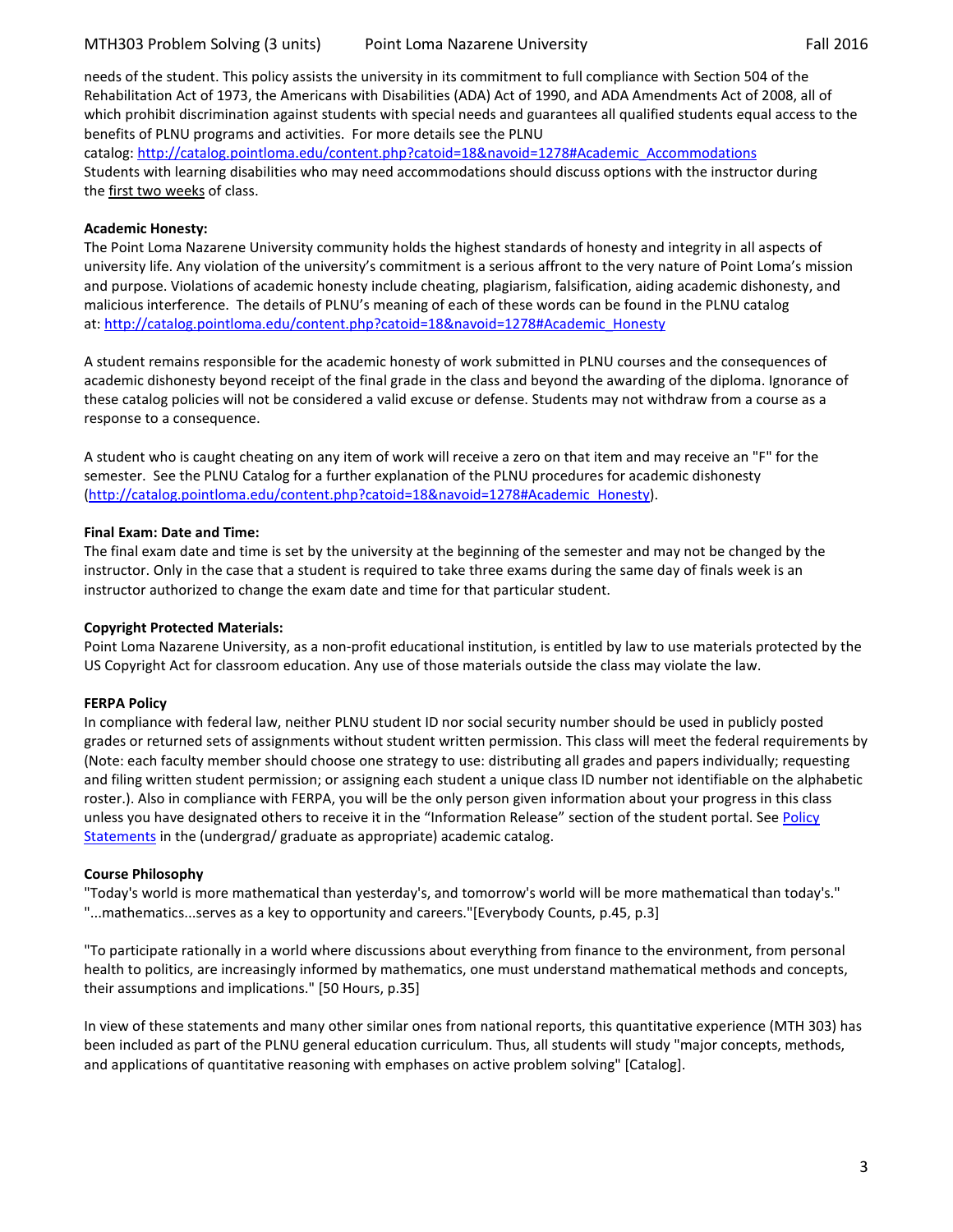## **Course Approach**

The ability to solve problems requires resourcefulness, flexibility, and efficiency in dealing with new obstacles. Research on teaching and learning problem solving suggests that certain factors are critical to successful problem solving, including resources, heuristics, control, and belief systems [Schoenfeld, 1985].

- **Resources** refer to whatever information problem solvers understand (or misunderstand) that might be brought to bear on a problem.
- **Heuristic** refers to strategies and techniques problem solvers have (or lack) for making progress when working on nonroutine problems.
- **Control** refers to the way problem solvers use (or fail to use) the information at their disposal.
- **Belief systems** refer to the problem solver's "world view" of the problem domain, which determines the ways they use the knowledge in the first three categories.

The approach in MTH 303 develops and uses these factors to increase your problem solving ability. Classroom techniques used include:

- **the teacher as role model**
- whole-class problem solving with teacher as control
- small-group problem solving with teacher as coach

In addition, you are assigned readings and problems that will help you identify and make progress in the four areas discussed above.

#### **Course Methods**

*Use of groups:* There is almost a century of research showing that academic achievement, productivity, and self-esteem improve dramatically when students work together in groups. This method emphasizes teamwork, cooperation and support by others, rather than isolation and competition in learning.

*Role of the classroom instructor:* There will be less direct "lecturing" in class than usual, with many questions "answered" by another question to help you work through your own questions and difficulties. You are expected to learn problem solving through active involvement - reading, writing, and explaining to others what you are thinking and doing.

This may require some adjustment in the way you think about teaching and learning. Initially, you may wish for more direct information and answers, but your patience and effort will be rewarded with a deeper understanding and increasing independence in problem solving, as well as confidence in your ability to tackle new problems.

#### <span id="page-3-0"></span>**Grading Distribution**

| <b>Grade Distribution</b>      |      |  |  |  |
|--------------------------------|------|--|--|--|
| Two Tests at 20% each          | 40%  |  |  |  |
| <b>Final Exam</b>              | 30%  |  |  |  |
| Quizzes                        | 5%   |  |  |  |
| Written and/or Online Homework | 12%  |  |  |  |
| <b>Group Project</b>           | 5%   |  |  |  |
| Individual Budget Assignment   | 5%   |  |  |  |
| <b>Class Participation</b>     | 3%   |  |  |  |
| Total                          | 100% |  |  |  |

#### **Grading Scale**

**A passing grade requires getting at least 60% in one of the two tests or on the final exam.** Grades are based on the number of points accumulated throughout the course. Approximate minimal percentages required to obtain a given grade are:

| <b>Grading Scale in Percentages</b> |             |              |              |              |  |  |  |  |
|-------------------------------------|-------------|--------------|--------------|--------------|--|--|--|--|
|                                     |             |              |              |              |  |  |  |  |
|                                     |             | (87.5, 90]   | (77.5, 80)   | (67.5, 70)   |  |  |  |  |
|                                     | (92.5, 100] | (82.5, 87.5) | (72.5, 77.5) | (62.5, 67.5) |  |  |  |  |
|                                     | (90, 92.5)  | (80, 82.5)   | (70, 72.5)   | [60, 62.5]   |  |  |  |  |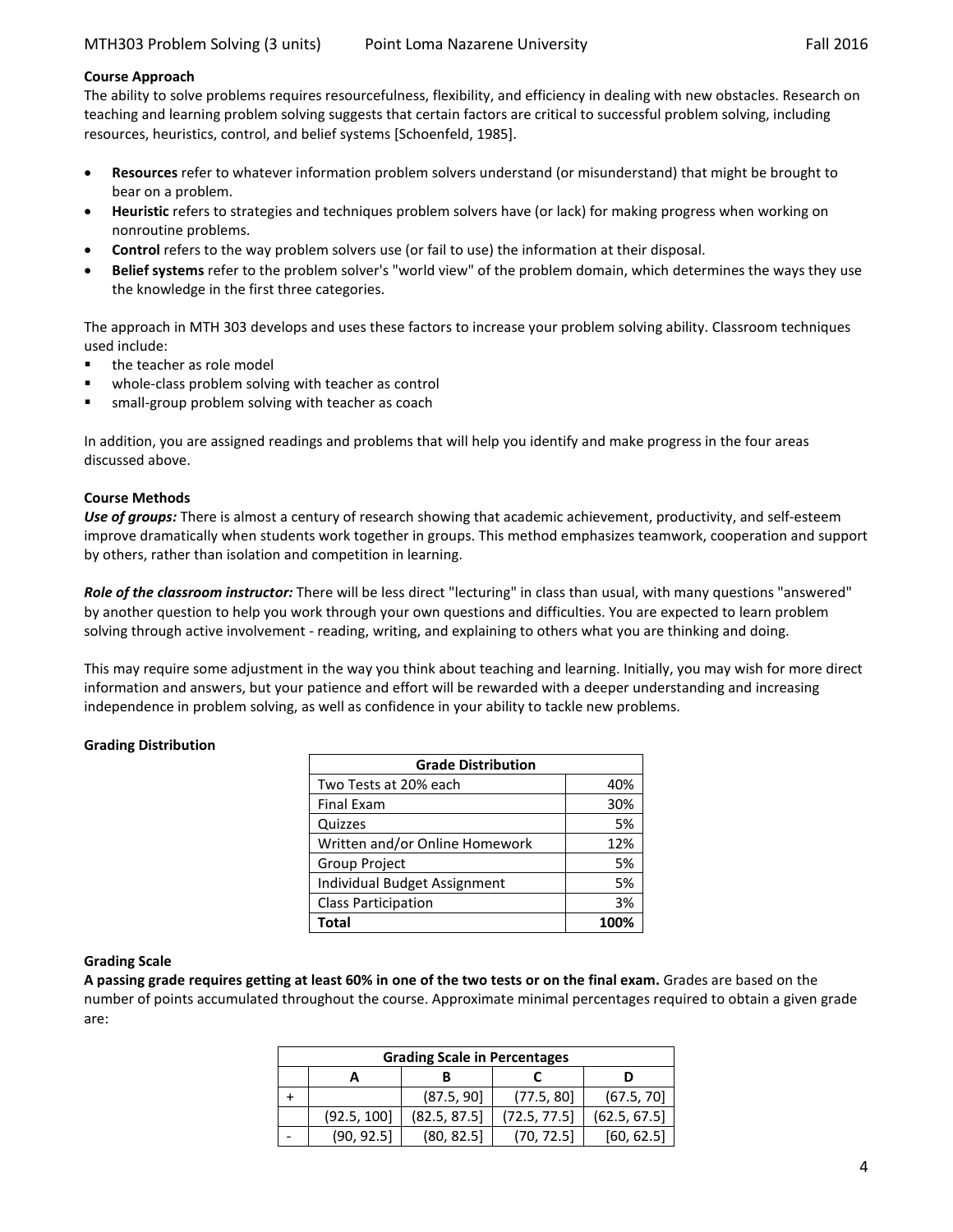## **Grade components**

The grade components are written homework, written tests, online homework, online quizzes, projects, class participation, and the final examination.

# **Credit Hour:**

In the interest of providing sufficient time to accomplish the stated course learning outcomes, this class meets the PLNU credit hour policy for a 3 unit class delivered over 16 weeks.

<span id="page-4-0"></span>**Distribution of student's work hours (for blended courses)**

| ΠΟΤΑL                            | 114.50 |
|----------------------------------|--------|
| <b>Final Exam</b>                | 2.50   |
| Midterms                         | 2.50   |
| <b>Chapter Post Test Reviews</b> | 16.00  |
| <b>Budget Project</b>            | 4.00   |
| <b>Group Project</b>             | 6.00   |
| Written Homework                 | 16.00  |
| In-Class Meeting                 | 18.75  |
| <b>Watching Videos</b>           | 8.00   |
| <b>Reading Text</b>              | 24.00  |
| Online Homework                  | 8.75   |
| <b>Online Quizzes</b>            | 8.00   |

## **Other factors that affect grades**

- Late work: A written assignment or computer assignment is late if it is not received at the beginning of class on the due date. Late work need not be accepted. Work accepted late may be assessed a penalty. Make-up tests (or the exam) will be given only by arrangement with the instructor for reasons of documented emergency.
- **Questions on written assignments, tests, and exams:** Written assignments and test/exam questions and problems must be formulated carefully in terms of words and symbols used in the course. Credit is determined by the degree to which answers and solutions respond to the specific question or problem stated. Maximize your credit by learning the language and symbols of the course.
- **Written Assignments:** Assignments collected must be prepared in a style suitable for grading. The following guidelines are used to determine credit:
	- o the organization must be easy to follow
	- o the work must be legible
	- o complete solutions must be written for problems (not just answers); answers must be clearly marked
	- o use complete sentences to answer questions
- **Tests and Final Examination:** Tests and the final exam will include problems and questions over material assigned in the text, readings and handouts, as well as material presented in class. No examination shall be missed without prior consent or a well-documented emergency beyond your control. A score of zero will be assigned for an examination that is missed without prior consent or a well-documented emergency beyond your control.

The examination schedule is included in the daily schedule. This instructor does not intend to accept excuses such as poor communication with parents, benefactors, surf team sponsors and/or travel agents. The final exam date and time is set by the university at the beginning of the semester and may not be changed by the instructor.

Only in the case that a student is required to take three exams during the same day of finals week is an instructor authorized to change the exam date and time for that particular student. The student must contact each professor in order to work out an alternate time for one of those examinations. Department chairs/school deans and college deans need not be involved in the process of making this accommodation. Such accommodations and the negotiations necessary to arrange them must be completed at least four weeks prior to the official time of the final examination.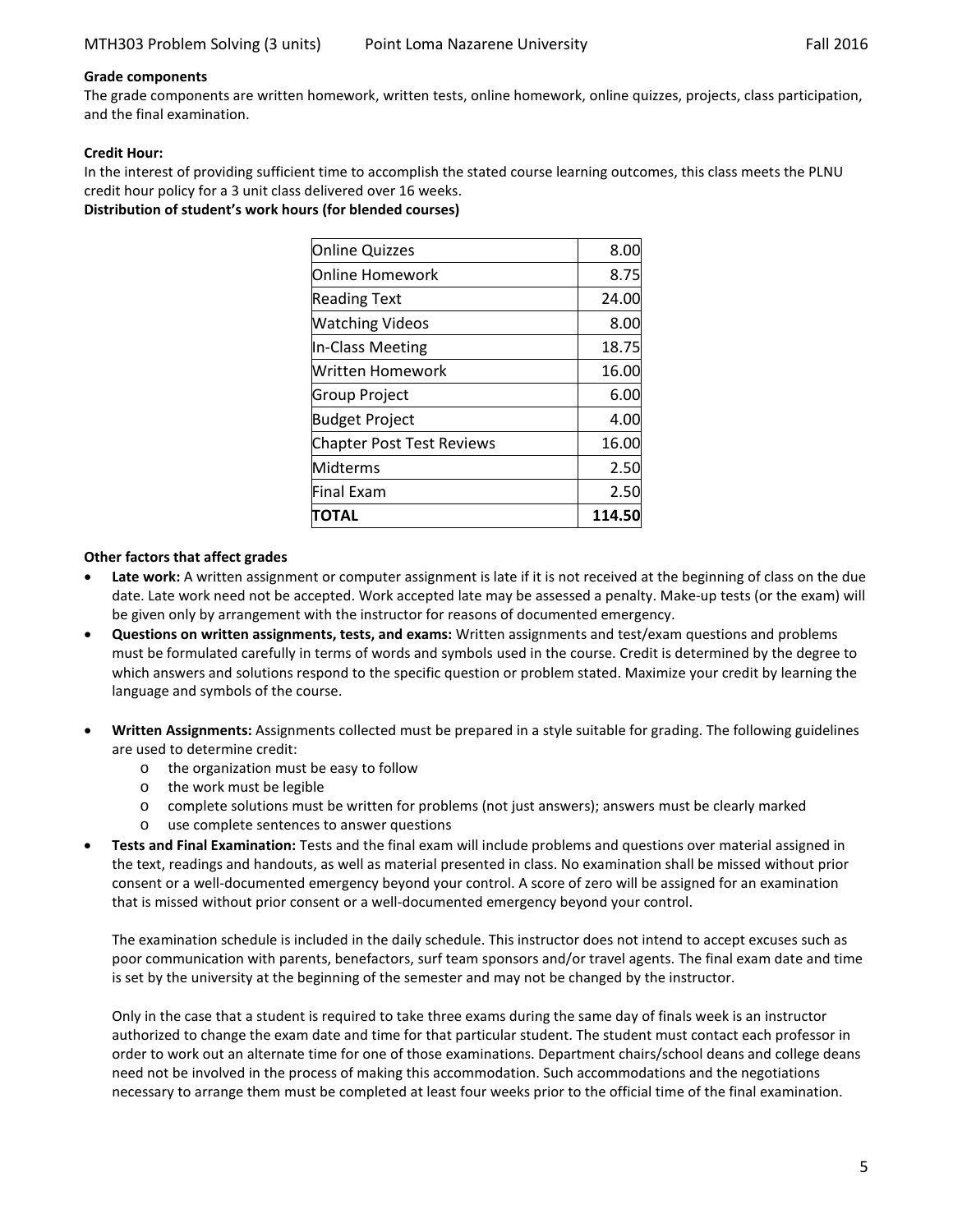## <span id="page-5-0"></span>**Classroom Attire**

All students are expected to dress in ways that allow the classroom to be a place where all students are comfortable and can work efficiently. Certain distracting attire is not permitted in the classroom. For example, attire associated with the "rush" activities of fraternities and sororities simply causes too many distractions in the classroom. If you choose to "rush" one of the fraternities or sororities, please make sure the "rush" officials know that "rush" attire will not be allowed in this classroom.

## <span id="page-5-1"></span>**THE FINAL EXAM IS A** COMPREHENSIVE **EXAMINATION.**

Successful completion of this class requires taking the final examination **on its scheduled day**. The final examination schedule is posted on the [Class Schedules](http://www.pointloma.edu/experience/academics/class-schedules) site. No requests for early examinations or alternative days will be approved.

# **The FINAL EXAM is on December 16 (Friday) at 4:30 pm at Liberty Station (Main Room).**